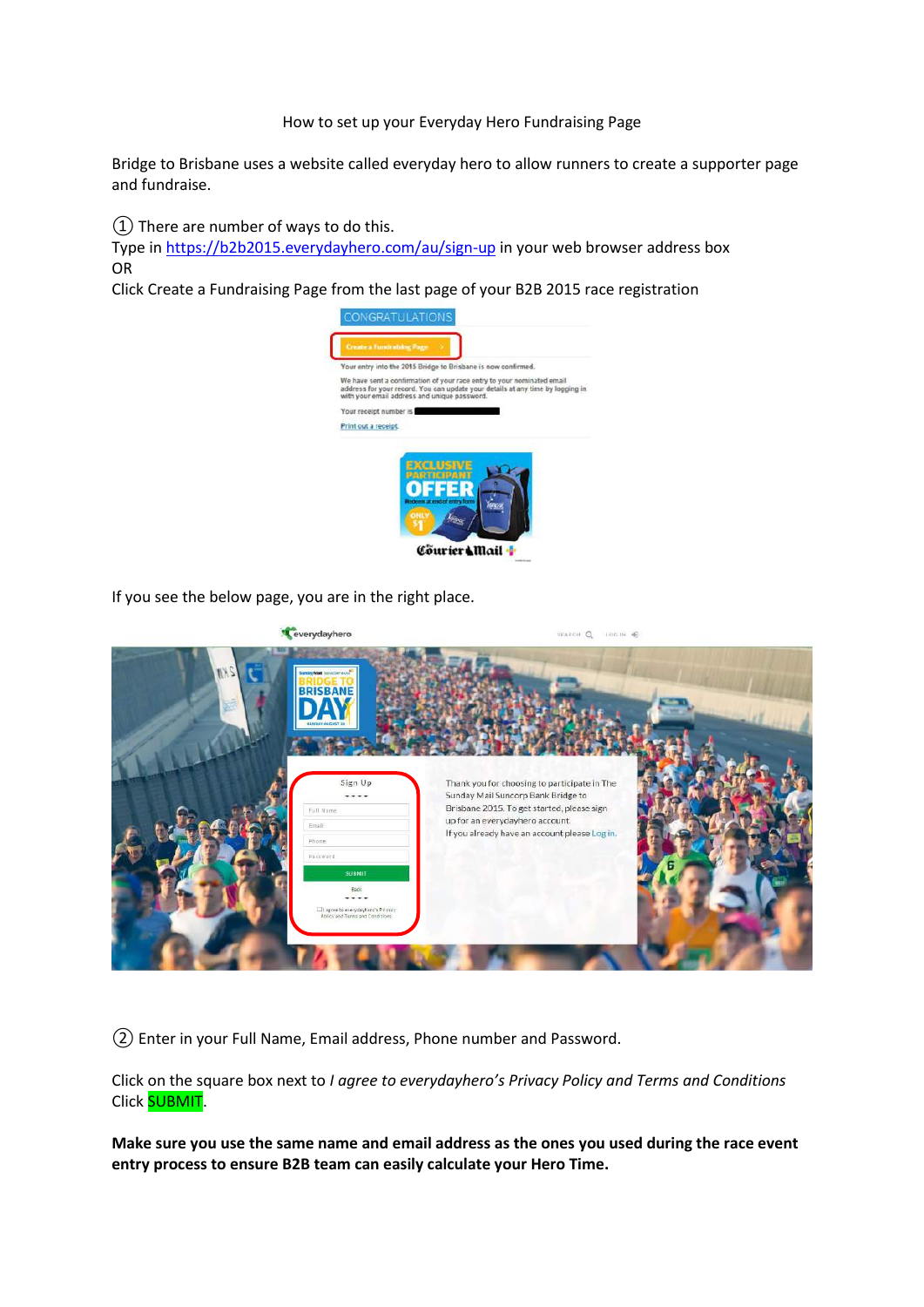③You will be directed to your fundraising page.

If you have not chosen a chairty during your race event registration you will be asked to do so now. Click on the box next to Charity where it says *Select Charity*

|               | The Sunday Mail Suncorp Bank Bridge to Brisbane 2015<br><b>C.30 AUG 2017</b>                                                                                                            | SEARCH Q                                                                                                                                                                                                                                     | $\equiv$ |
|---------------|-----------------------------------------------------------------------------------------------------------------------------------------------------------------------------------------|----------------------------------------------------------------------------------------------------------------------------------------------------------------------------------------------------------------------------------------------|----------|
| $\mathcal{U}$ | SindayMall SUNCOUTRING<br><b>BRISBANE</b><br>Greate a New Supporter Page                                                                                                                |                                                                                                                                                                                                                                              |          |
|               |                                                                                                                                                                                         | What am I about to                                                                                                                                                                                                                           |          |
|               | Thank you so much for choosing to take part in The Sunday Mall Suncorp Bank Bridge<br>to Brisbane 2015.<br>Please provide us with a little more information so we can create your Page. | A Supporter Page is an oriline page that you<br>can use to spread the word, inspire support<br>and raise money for a cause you care about.<br>You can view, update and manage your<br>Supporter page by signing into your Giving<br>Passport |          |
|               | Select Charity<br>Chanty.                                                                                                                                                               |                                                                                                                                                                                                                                              |          |
|               | Page Name<br>headspace                                                                                                                                                                  |                                                                                                                                                                                                                                              |          |
|               | Creste Supporter Page                                                                                                                                                                   |                                                                                                                                                                                                                                              |          |

④ Type in Aftercare in the box next to the magnifying glass symbol



# ⑤ Click on Aftercare box that has appeared underneath the text box

|             | The Sonday Mail Suncorp Bank Bridge to Brisbane 2015<br><b><i><u> 1979 - 1989 - 1989 - 1989 - 1989 - 1989 - 1989 - 1989 - 1989 - 1989 - 1989 - 1989 - 1989 - 1989 - 1989 - 1989 - 1989 - 1989 - 1989 - 1989 - 1989 - 1989 - 1989 - 1989 - 1989 - 1989 - 1989 - 1989 - 1989 - 1989 - 1989 - 1</u></i></b> |  |
|-------------|----------------------------------------------------------------------------------------------------------------------------------------------------------------------------------------------------------------------------------------------------------------------------------------------------------|--|
| Quaftercare |                                                                                                                                                                                                                                                                                                          |  |
|             |                                                                                                                                                                                                                                                                                                          |  |
|             |                                                                                                                                                                                                                                                                                                          |  |
|             | AFTERCARE<br>READSPACE NUNDAH (ATTERCARE)                                                                                                                                                                                                                                                                |  |
|             | Aftercare is a non-for-profit organisation delivering programs and services across the mental health care and disability sectors since 1907. Aftercare in the lead agrees; to the Hundigares Nundido service in the lead agree                                                                           |  |
|             | Fundale terminiziants +                                                                                                                                                                                                                                                                                  |  |
|             |                                                                                                                                                                                                                                                                                                          |  |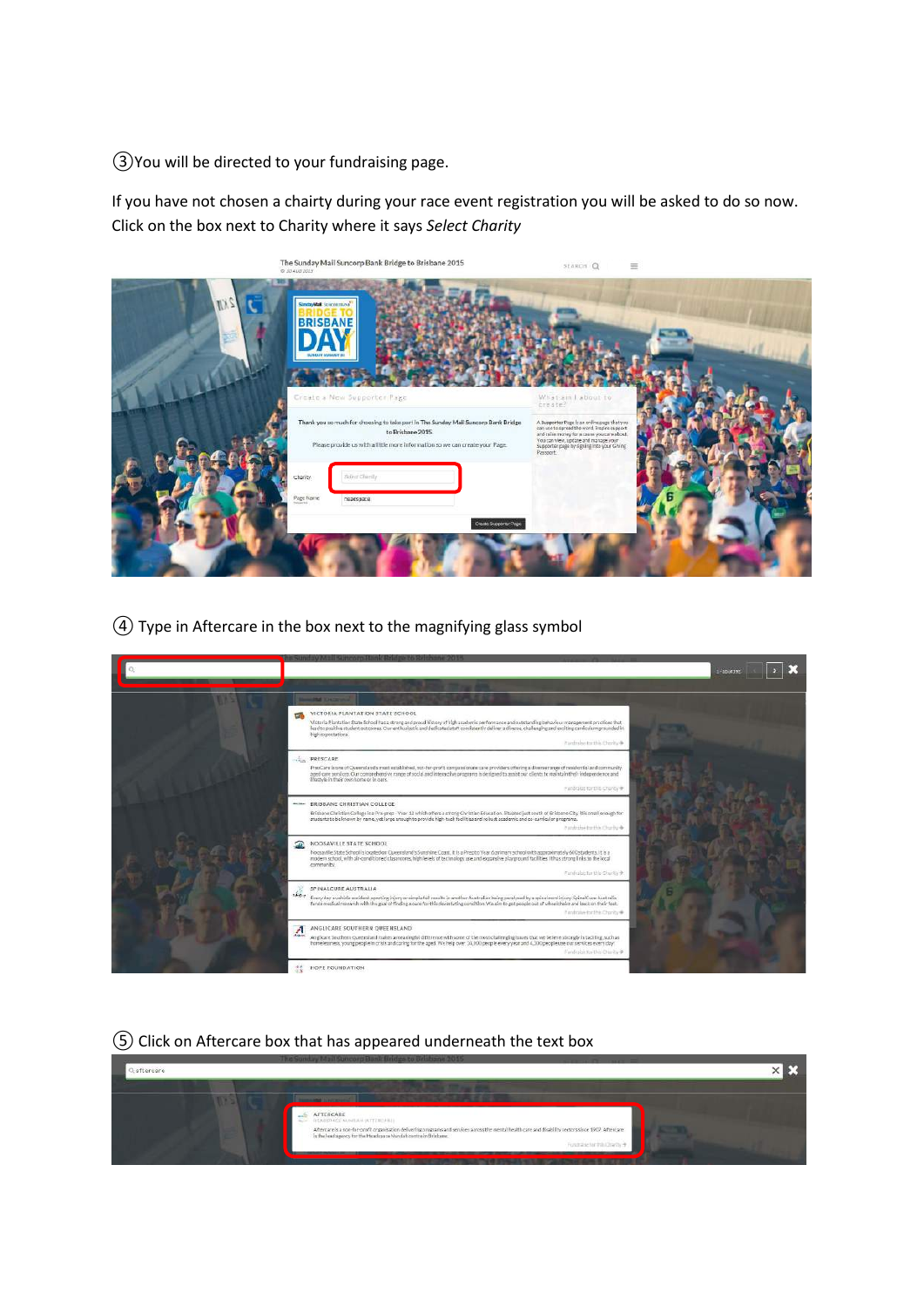⑥ Now that you have selected a charity to fundraise for, you can come up with a catchy name for your page.

Click the black box that says Create Supporter Page once you are happy with the name.



⑦ You have now successfully created your supporter page.

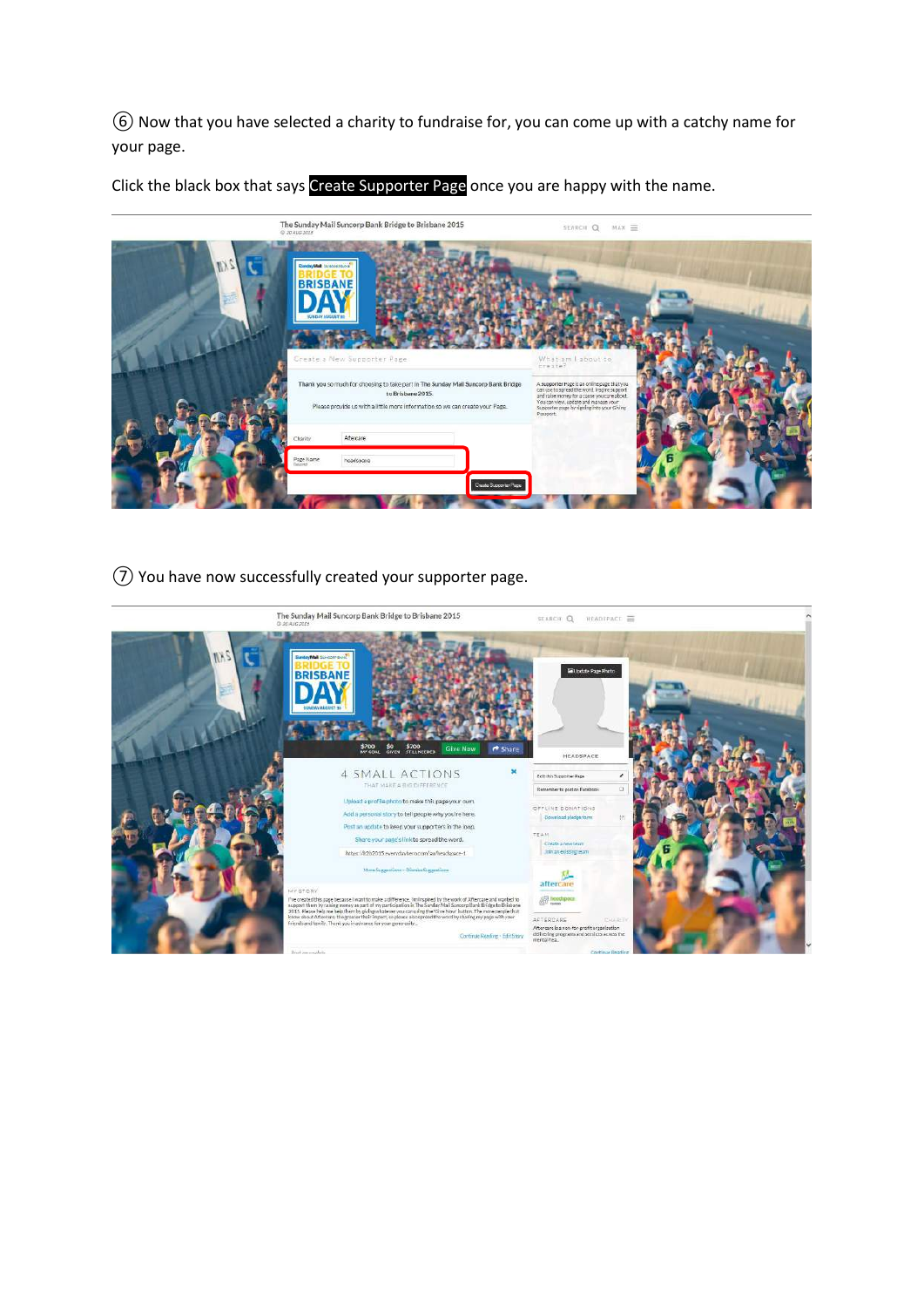### To join the Aftercare headspace fundraising team

Click on Join an existing team on the right hand side underneath your picture



Type in *headspace* in the textbox and click the black box that reads Search

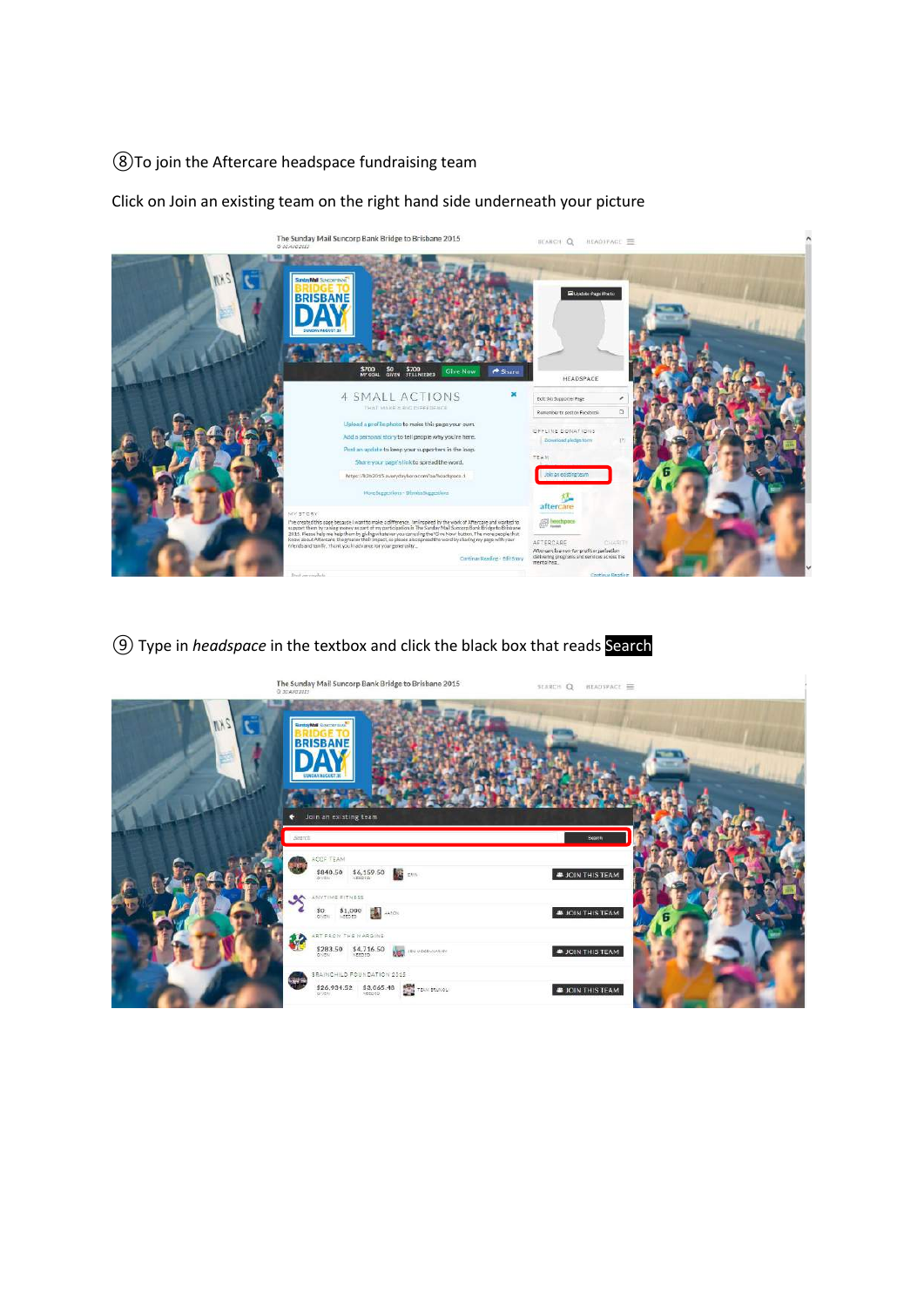# ⑩ This should show you TEAM HEADSPACE AFTERCARE Team.

Click the black box that reads JOIN THIS TEAM.



⑪ You will see a message to say that your request to join the team has been sent to Team headspace Aftercare and that your request is pending approval

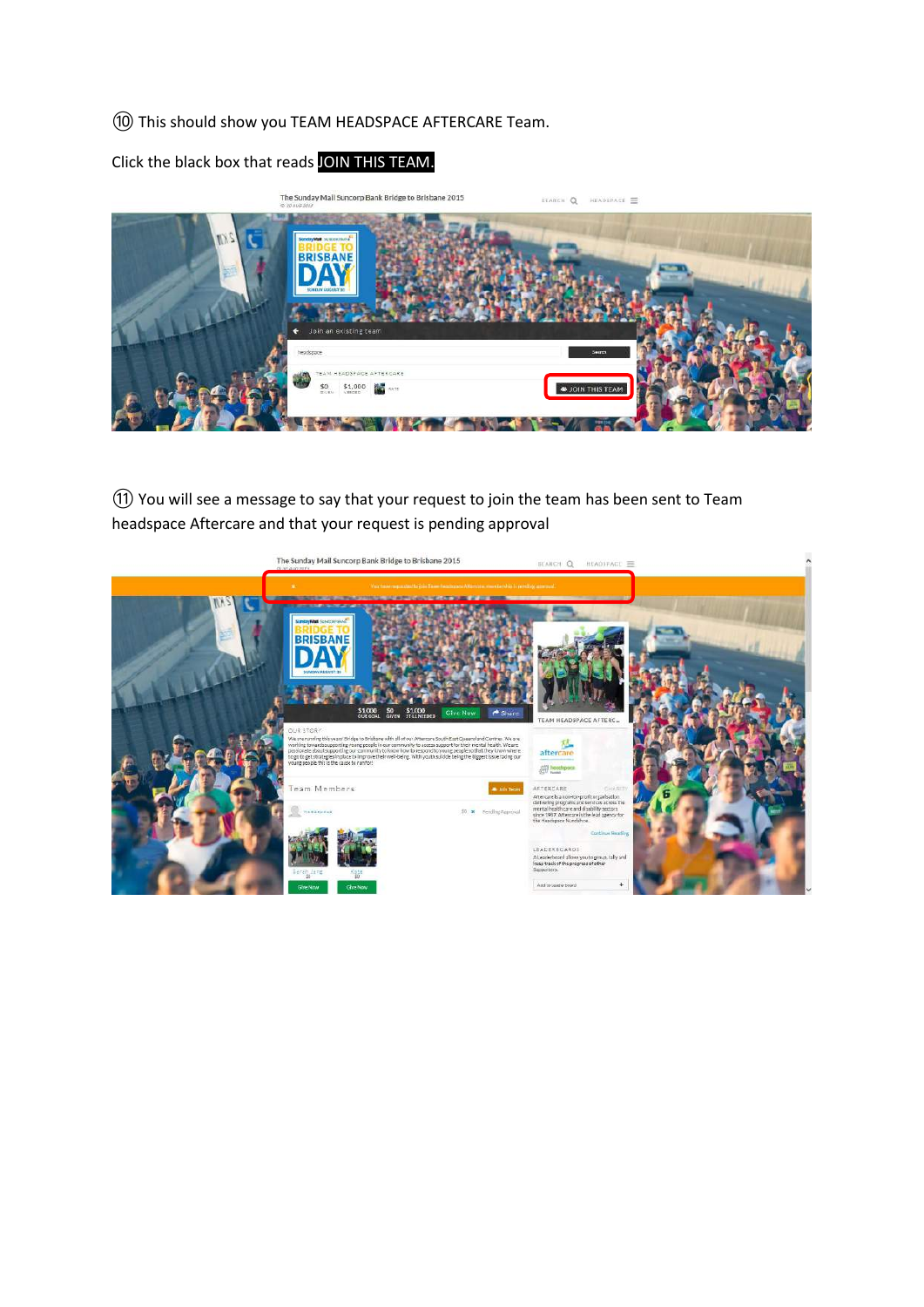# There are number of things you can do to improve your page.



For more options, click your name at the top and then click DASHBOARD underneath